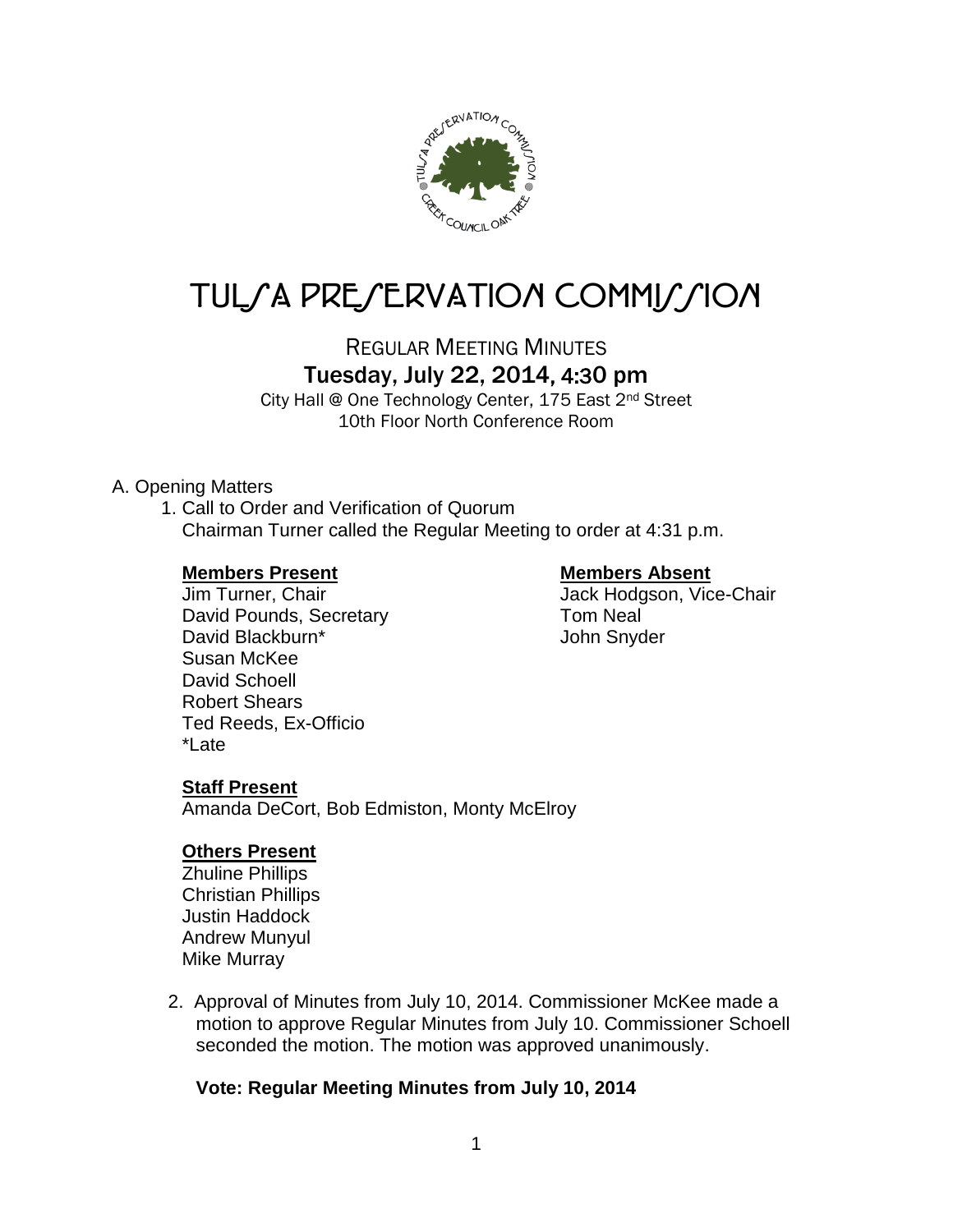| ı<br>П. | IVO<br>٠ |  |
|---------|----------|--|
|         |          |  |

**In Favor Opposed Abstaining Not Present** 1. McKee None 1. Shears 1. Blackburn

- 2. Pounds
- 3. Schoell
- 4. Turner
- 3. Disclosure of Conflicts of Interest No one reported a conflict of interest with the proposals on the agenda.

#### B. Actionable Items

**1. COA-14-22 / 1815 E 17th Place** (Yorktown)

Applicant: Justin Haddock COA Subcommittee Review Date: None Request: Demolish structure

Monty McElroy presented Mr. Haddock's Certificate of Appropriateness application to the Commission and read the applicable guidelines. Mr. Haddock and Mrs. Phillips were present to answer questions.

Mr. Haddock and Mrs. Phillips pointed out some of the structural concerns issues including some of the basement walls caving inwards. They felt the structure was unsafe and felt it would be best to demolish it and build a new house that would be compatible with the historic structures in the neighborhood. Mrs. Phillips indicated the mold problem inside was bad and felt it compromised the safety of her work crew to rehab the structure. They felt it would not be cost effective to try to renovate the structure.

Applicant supplied a structural inspection report and a letter from the Tulsa County Health Department.

The applicants were asked by commissioners if they had had any mold or other types of testing performed. Mr. Haddock responded that he had not. Mrs. Phillips stated that they could have the testing done and bring it back for the next meeting.

Commissioner McKee made a motion to continue the application. Commissioner Blackburn seconded the motion. Chairman Turner asked for a vote on the motion.

| Vote: 1815 E. 17 <sup>th</sup> Place (Yorktown) |                |                   |                    |  |  |  |
|-------------------------------------------------|----------------|-------------------|--------------------|--|--|--|
| In Favor                                        | <b>Opposed</b> | <b>Abstaining</b> | <b>Not Present</b> |  |  |  |
| 1. Blackburn<br>2. McKee<br>3. Pounds           | None           | <b>None</b>       | <b>None</b>        |  |  |  |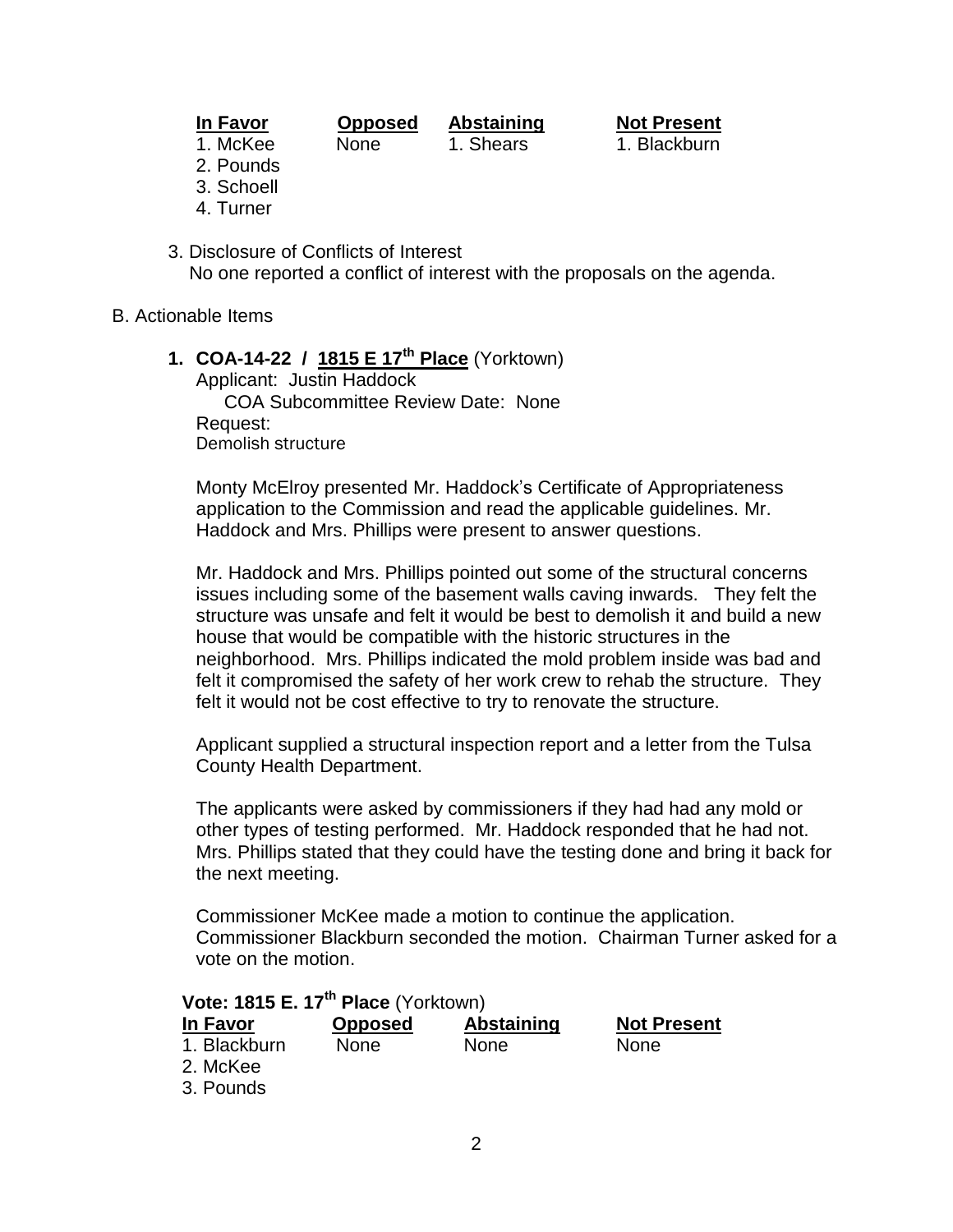- 4. Schoell
- 5. Shears
- 6. Turner

The motion to continue was approved unanimously. Guidelines cited: F.1.1.1, F.1.1.2 and F.1.1.3.

**2. Ambassador Hotel / 1324 S. Main Street – Listed on National Register** (Subject to a 2011 Deed of Preservation Easement which deeds to the City of Tulsa a perpetual easement encompassing the …"entire exterior of the Structure, including but not limited to wall surfaces … roofs and decorative elements…") Applicant: Michael Murray

Request: Install new stairwell pressurization fans and ductwork on roof.

Monty McElroy presented Mr. Murray's application to the Commission and read the applicable Secretary of the Interior's Standards as well as the Guidelines produced by the National Park Service to guide the interpretation of the Standards. Mr. Murray was present to answer questions.

Mr. Murray, property manager, introduced his associate from the Ambassador Hotel, Andrew Munyul, who is the hotel manager. Andrew explained that the Ambassador is planning to join the Marriott Autograph Collection of hotels. In order to become a part of that group, an upgrade is needed to their fire suppression system to meet the minimum Life Safety Standards required by Marriott.

Amanda DeCort added some clarification that this is a preservation easement, not a COA. She explained the Secretary of the Interior Standards apply considering changes to the property under the easement, and that the applicant needs approval from the TPC in order to move forward with their fire alarm permit, which is in the works.

There was discussion about the height of the units, how much would be visible and if they would be painted. Mr. Murray stated that the west unit would not likely be visible and the east unit would not be any higher than some existing components on the roof. He said the units would be painted beige to match other existing roof components.

Mr. Murray explained how the proposed new system would function and stated that the west unit will not likely be visible. The east unit would not be any higher that existing components on the roof. He explained the function of the units as a part of the entire system, most of which is internal.